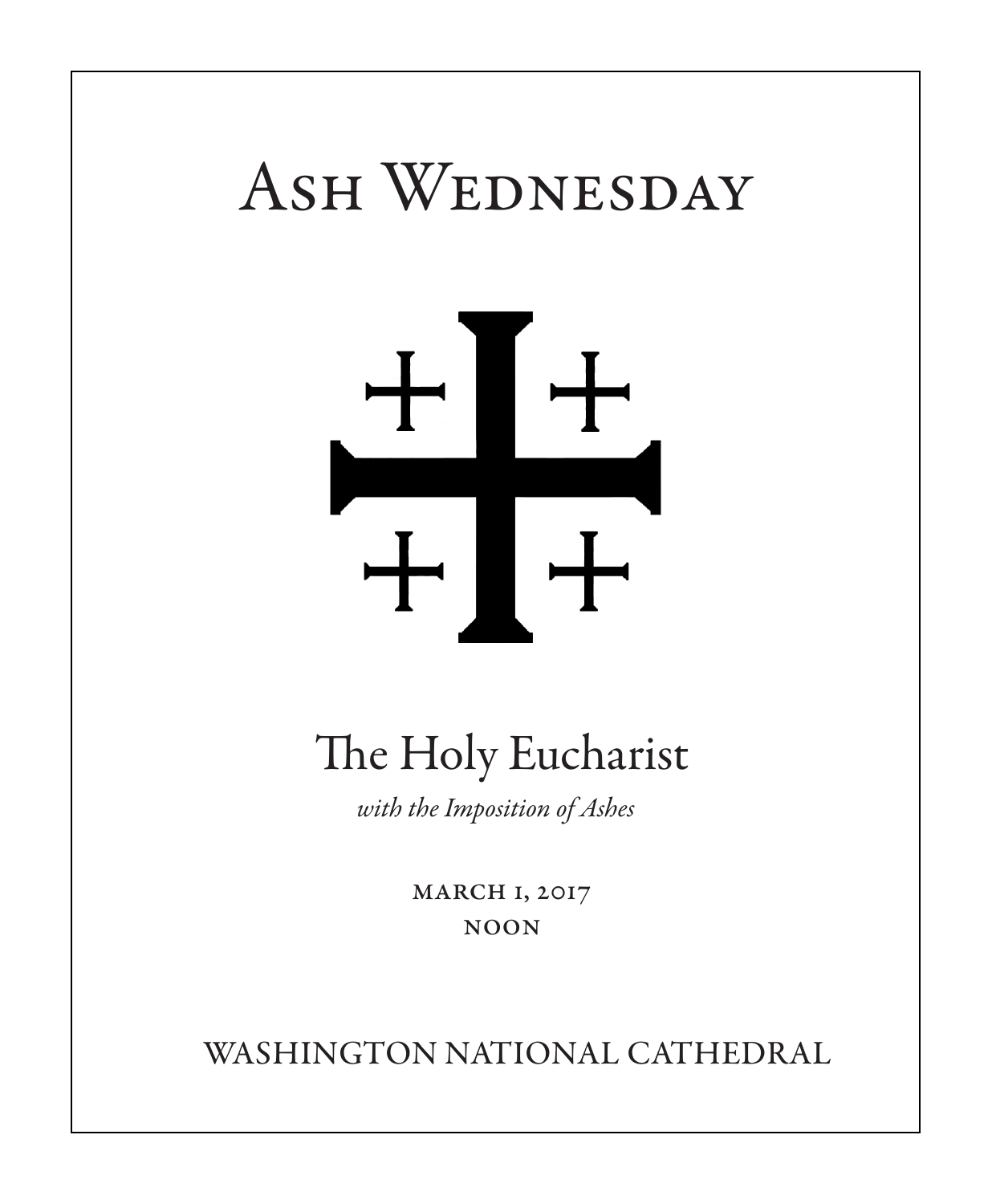#### ash wednesday

Ash Wednesday marks the beginning of the season of Lent, a time of fasting, prayer, self-examination and preparation for the Easter Feast. The imposition of ashes is an ancient sign of repentance and serves as a reminder of our mortality. As God said to Adam, "You are dust, and to dust you shall return." As we are marked with ashes on our foreheads in the same manner that we are signed with the cross at Baptism, we are reminded that we are marked as Christ's own forever in a visible way.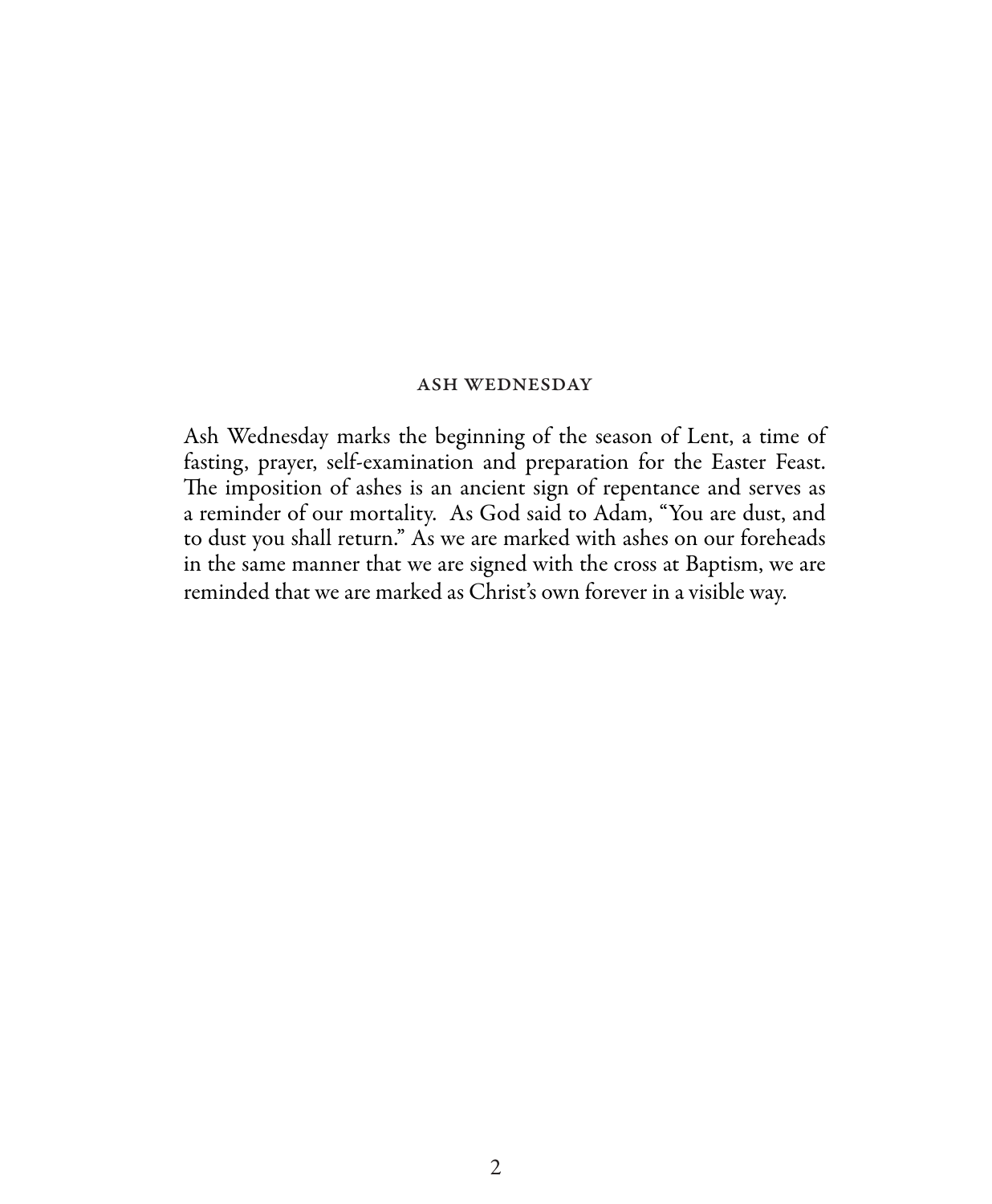

*The people's responses are in* bold.

## The Entrance Rite

*The people kneel, as able, as the ministers enter in silence.*

#### the collect for ash wednesday

The Lord be with you. And also with you. Let us pray.

Almighty and everlasting God, you hate nothing you have made and forgive the sins of all who are penitent: Create and make in us new and contrite hearts, that we, worthily lamenting our sins and acknowledging our wretchedness, may obtain of you, the God of all mercy, perfect remission and forgiveness; through Jesus Christ our Lord, who lives and reigns with you and the Holy Spirit, one God, for ever and ever. Amen.

*The people are seated.*

## The Word of God

```
the first lesson • Joel 2:1-2, 12-17
```
Blow the trumpet in Zion; sound the alarm on my holy mountain! Let all the inhabitants of the land tremble, for the day of the Lord is coming, it is near— a day of darkness and gloom, a day of clouds and thick darkness! Like blackness spread upon the mountains a great and powerful army comes; their like has never been from of old, nor will be again after them in ages to come. Yet even now, says the Lord, return to me with all your heart, with fasting, with weeping, and with mourning; rend your hearts and not your clothing. Return to the Lord, your God, for he is gracious and merciful, slow to anger, and abounding in steadfast love, and relents from punishing. Who knows whether he will not turn and relent, and leave a blessing behind him, a grain offering and a drink offering for the Lord, your God? Blow the trumpet in Zion; sanctify a fast; call a solemn assembly; gather the people. Sanctify the congregation; assemble the aged; gather the children, even infants at the breast. Let the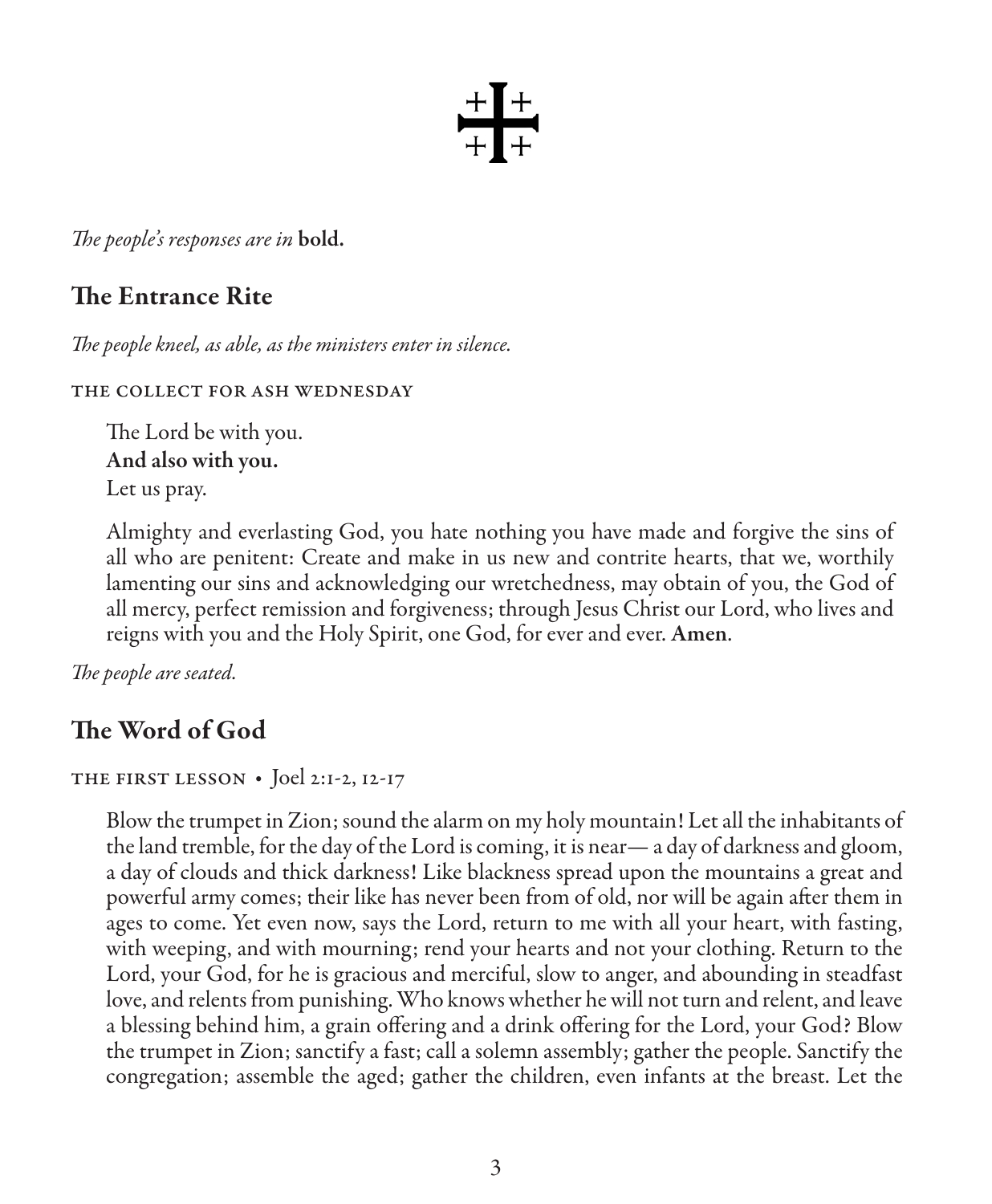bridegroom leave his room, and the bride her canopy. Between the vestibule and the altar let the priests, the ministers of the Lord, weep. Let them say, "Spare your people, O Lord, and do not make your heritage a mockery, a byword among the nations. Why should it be said among the peoples, 'Where is their God?'"

The Word of the Lord. Thanks be to God.

#### psalm 103:8-14 *Read responsively by whole verse.*

The Lord is full of compassion and mercy, slow to anger and of great kindness.

#### He will not always accuse us, nor will he keep his anger for ever.

He has not dealt with us according to our sins, nor rewarded us according to our wickedness.

#### For as the heavens are high above the earth, so is his mercy great upon those who fear him.

As far as the east is from the west, so far has he removed our sins from us.

#### The Lord will indeed grant prosperity, and our land will yield its increase.

As a father cares for his children, so does the Lord care for those who fear him.

#### For he himself knows whereof we are made; he remembers that we are but dust.

#### the second lesson • 2 Corinthians 5:20b-6:10

We entreat you on behalf of Christ, be reconciled to God. For our sake he made him to be sin who knew no sin, so that in him we might become the righteousness of God. As we work together with him, we urge you also not to accept the grace of God in vain. For he says, "At an acceptable time I have listened to you, and on a day of salvation I have helped you." See, now is the acceptable time; see, now is the day of salvation! We are putting no obstacle in anyone's way, so that no fault may be found with our ministry, but as servants of God we have commended ourselves in every way: through great endurance, in afflictions,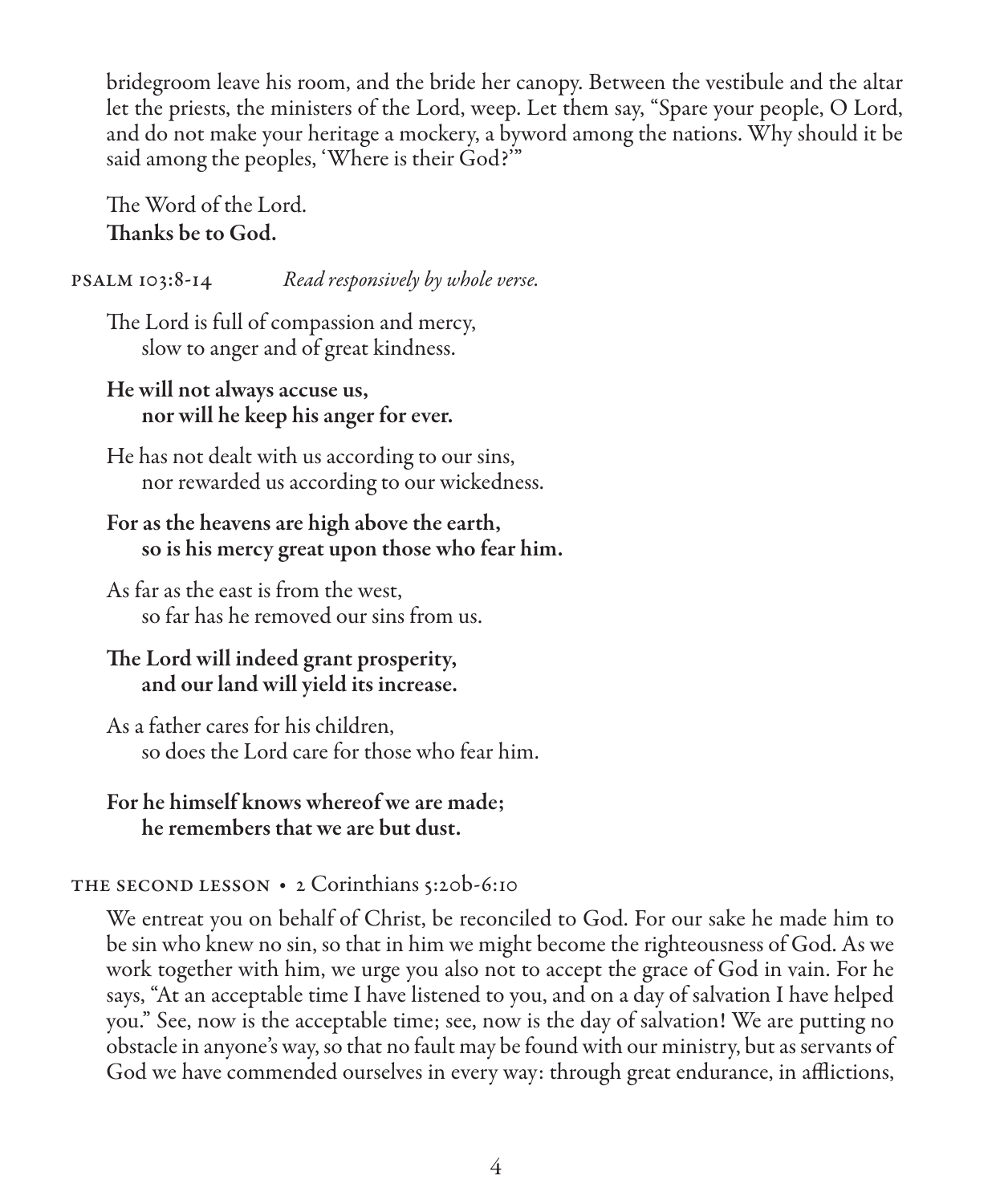hardships, calamities, beatings, imprisonments, riots, labors, sleepless nights, hunger; by purity, knowledge, patience, kindness, holiness of spirit, genuine love, truthful speech, and the power of God; with the weapons of righteousness for the right hand and for the left; in honor and dishonor, in ill repute and good repute. We are treated as impostors, and yet are true; as unknown, and yet are well known; as dying, and see- we are alive; as punished, and yet not killed; as sorrowful, yet always rejoicing; as poor, yet making many rich; as having nothing, and yet possessing everything.

The Word of the Lord. Thanks be to God.

*The people stand.* 

hymn at the sequence • 142 *Lord, who throughout these forty days* 

the holy gospel • Matthew 6:1-6, 16-21

The Holy Gospel of our Lord Jesus Christ according to Matthew. Glory to you, Lord Christ.

Jesus said, "Beware of practicing your piety before others in order to be seen by them; for then you have no reward from your Father in heaven. So whenever you give alms, do not sound a trumpet before you, as the hypocrites do in the synagogues and in the streets, so that they may be praised by others. Truly I tell you, they have received their reward. But when you give alms, do not let your left hand know what your right hand is doing, so that your alms may be done in secret; and your Father who sees in secret will reward you. And whenever you pray, do not be like the hypocrites; for they love to stand and pray in the synagogues and at the street corners, so that they may be seen by others. Truly I tell you, they have received their reward. But whenever you pray, go into your room and shut the door and pray to your Father who is in secret; and your Father who sees in secret will reward you. And whenever you fast, do not look dismal, like the hypocrites, for they disfigure their faces so as to show others that they are fasting. Truly I tell you, they have received their reward. But when you fast, put oil on your head and wash your face, so that your fasting may be seen not by others but by your Father who is in secret; and your Father who sees in secret will reward you. Do not store up for yourselves treasures on earth, where moth and rust consume and where thieves break in and steal; but store up for yourselves treasures in heaven, where neither moth nor rust consumes and where thieves do not break in and steal. For where your treasure is, there your heart will be also."

The Gospel of the Lord. Praise to you, Lord Christ.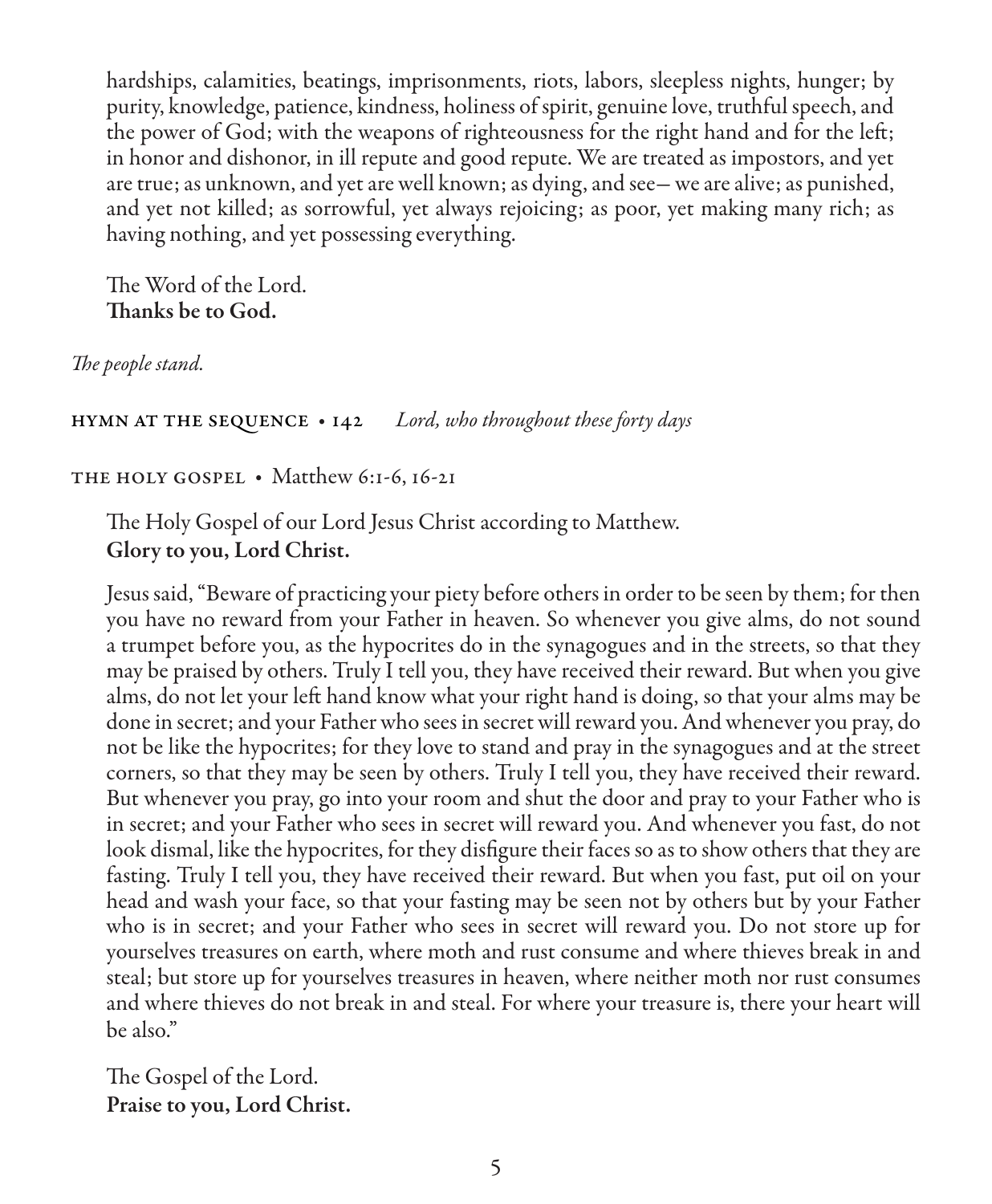*The people are seated at the invitation of the homilist.* 

#### homily • The Reverend Canon Jan Naylor Cope

*The people stand.*

#### invitation to a holy lent

Dear People of God: The first Christians observed with great devotion the days of our Lord's passion and resurrection, and it became the custom of the Church to prepare for them by a season of penitence and fasting. This season of Lent provided a time in which converts to the faith were prepared for Holy Baptism. It was also a time when those who, because of notorious sins, had been separated from the body of the faithful were reconciled by penitence and forgiveness, and restored to the fellowship of the Church. Thereby, the whole congregation was put in mind of the message of pardon and absolution set forth in the Gospel of our Savior, and of the need which all Christians continually have to renew their repentance and faith.

I invite you, therefore, in the name of the Church, to the observance of a holy Lent, by self-examination and repentance; by prayer, fasting, and self-denial; and by reading and meditating on God's holy Word. And, to make a right beginning of repentance, and as a mark of our mortal nature, let us now kneel before the Lord, our maker and redeemer.

#### *The people kneel, as able, and keep silence.*

#### the blessing and imposition of ashes

Almighty God, you have created us out of the dust of the earth: Grant that these ashes may be to us a sign of our mortality and penitence, that we may remember that it is only by your gracious gift that we are given everlasting life; through Jesus Christ our Savior. Amen.

*Ashes are imposed; the people move at the direction of the ushers.* 

*The people are seated.*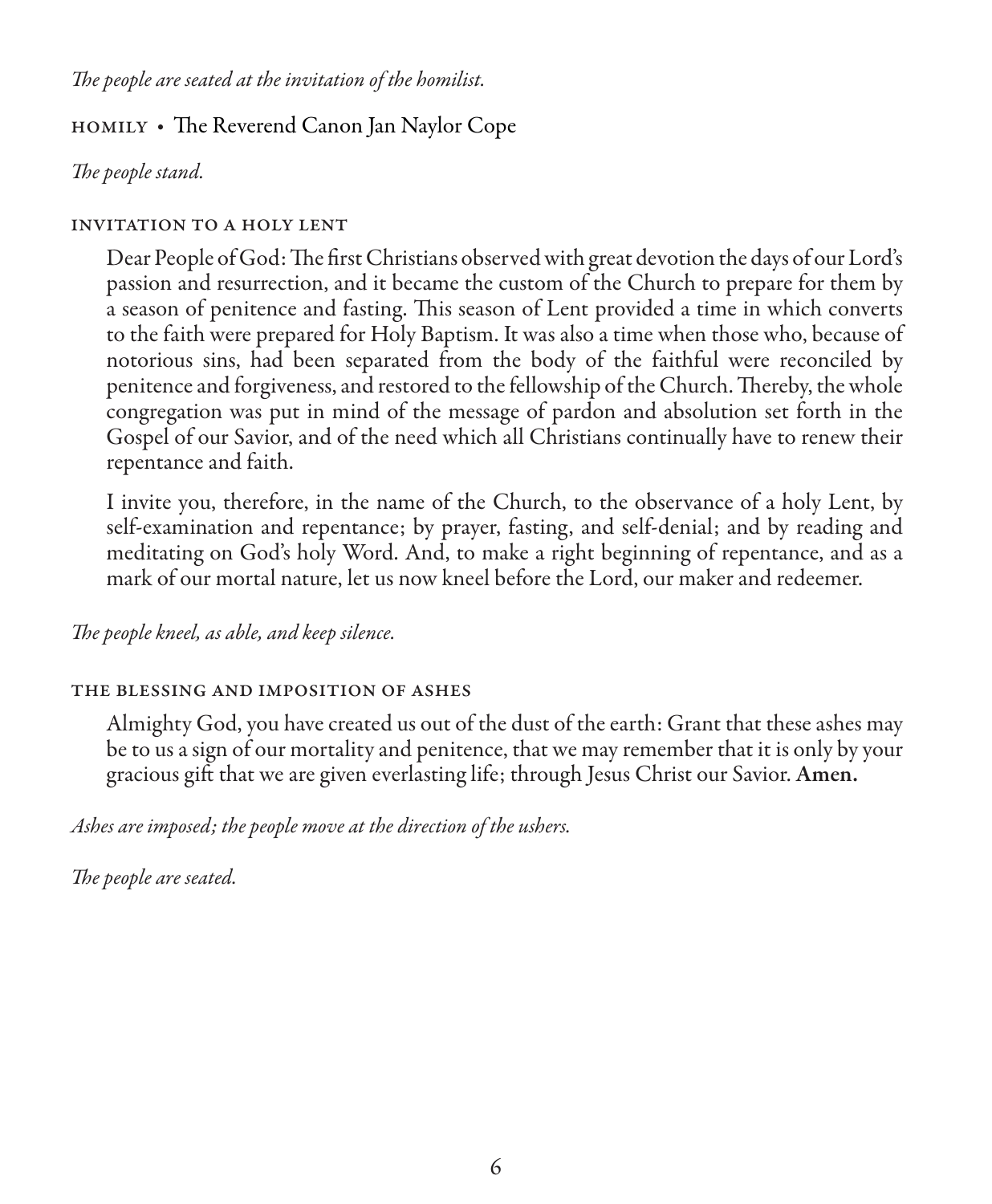Have mercy on me, O God, according to your loving-kindness; in your great compassion blot out my offenses. Wash me through and through from my wickedness and cleanse me from my sin. For I know my transgressions, and my sin is ever before me. Against you only have I sinned and done what is evil in your sight. And so you are justified when you speak and upright in your judgment. Indeed, I have been wicked from my birth, a sinner from my mother's womb. For behold, you look for truth deep within me, and will make me understand wisdom secretly. Purge me from my sin, and I shall be pure; wash me, and I shall be clean indeed. Make me hear of joy and gladness, that the body you have broken may rejoice. Hide your face from my sins and blot out all my iniquities. Create in me a clean heart, O God, and renew a right spirit within me. Cast me not away from your presence and take not your holy Spirit from me. Give me the joy of your saving help again and sustain me with your bountiful Spirit. I shall teach your ways to the wicked, and sinners shall return to you. Deliver me from death, O God, and my tongue shall sing of your righteousness, O God of my salvation. Open my lips, O Lord, and my mouth shall proclaim your praise. Had you desired it, I would have offered sacrifice, but you take no delight in burnt-offerings. The sacrifice of God is a troubled spirit; a broken and contrite heart, O God, you will not despise.

*The people kneel, as able.*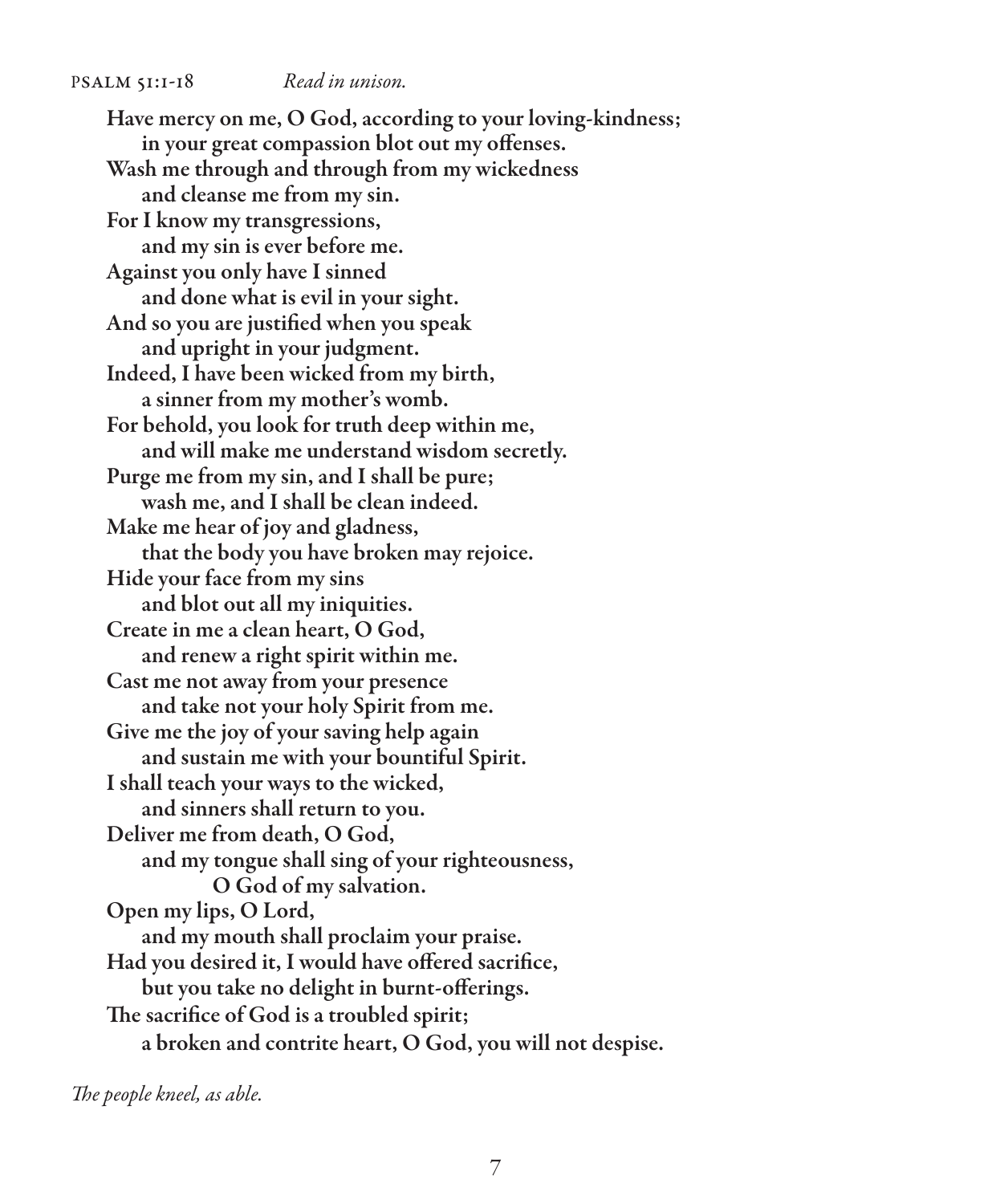#### the litany of penitence

Most holy and merciful Father: We confess to you and to one another, and to the whole communion of saints in heaven and on earth, that we have sinned by our own fault in thought, word, and deed; by what we have done, and by what we have left undone.

We have not loved you with our whole heart, and mind, and strength. We have not loved our neighbors as ourselves. We have not forgiven others, as we have been forgiven. Have mercy on us, Lord.

We have been deaf to your call to serve, as Christ served us. We have not been true to the mind of Christ. We have grieved your Holy Spirit. Have mercy on us, Lord.

We confess to you, Lord, all our past unfaithfulness: the pride, hypocrisy, and impatience of our lives,

We confess to you, Lord.

Our self-indulgent appetites and ways, and our exploitation of other people, We confess to you, Lord.

Our anger at our own frustration, and our envy of those more fortunate than ourselves, We confess to you, Lord.

Our intemperate love of worldly goods and comforts, and our dishonesty in daily life and work,

We confess to you, Lord.

Our negligence in prayer and worship, and our failure to commend the faith that is in us, We confess to you, Lord.

Accept our repentance, Lord, for the wrongs we have done: for our blindness to human need and suffering, and our indifference to injustice and cruelty, Accept our repentance, Lord.

For all false judgments, for uncharitable thoughts toward our neighbors, and for our prejudice and contempt toward those who differ from us, Accept our repentance, Lord.

For our waste and pollution of your creation, and our lack of concern for those who come after us,

Accept our repentance, Lord.

Restore us, good Lord, and let your anger depart from us; Favorably hear us, for your mercy is great.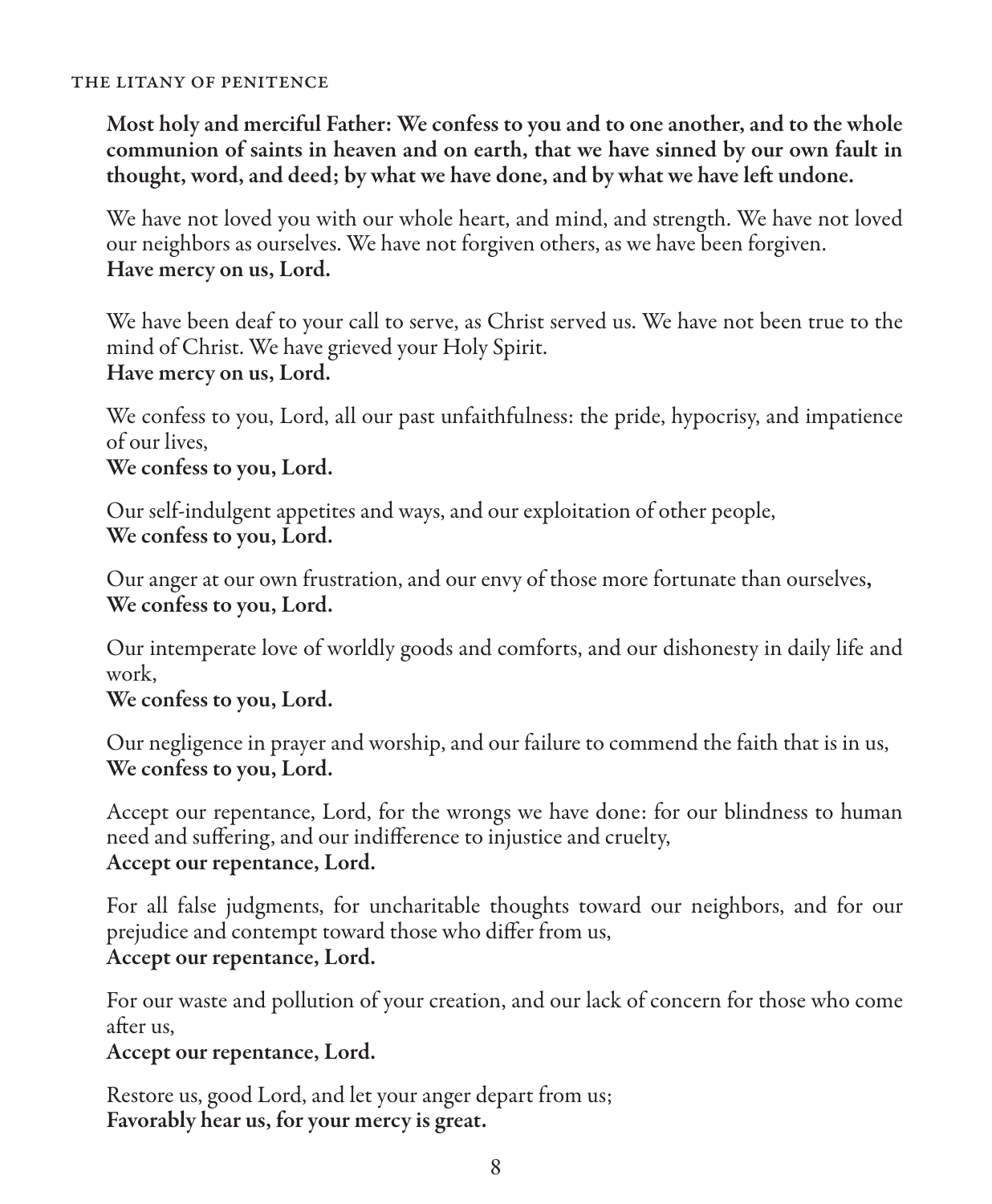Accomplish in us the work of your salvation, That we may show forth your glory in the world.

By the cross and passion of your Son our Lord, Bring us with all your saints to the joy of his resurrection.

Almighty God, the Father of our Lord Jesus Christ, who desires not the death of sinners, but rather that they may turn from their wickedness and live, has given power and commandment to his ministers to declare and pronounce to his people, being penitent, the absolution and remission of their sins. He pardons and absolves all those who truly repent, and with sincere hearts believe his holy Gospel. Therefore we beseech him to grant us true repentance and his Holy Spirit, that those things may please him which we do on this day, and that the rest of our life hereafter may be pure and holy, so that at the last we may come to his eternal joy; through Jesus Christ our Lord. Amen.

*The people stand.* 

THE PEACE

The peace of the Lord be always with you. And also with you.

*The people greet one another with a sign of God's peace and are seated as the altar is prepared.* 

*The people stand.* 

hymn at the offertory • 150 *Forty days and forty nights* 

*Please consider leaving an offering in the alms basin as you depart today's service.* 

### The Holy Communion

The Lord be with you. And also with you. Lift up your hearts. We lift them to the Lord. Let us give thanks to the Lord our God. It is right to give God thanks and praise.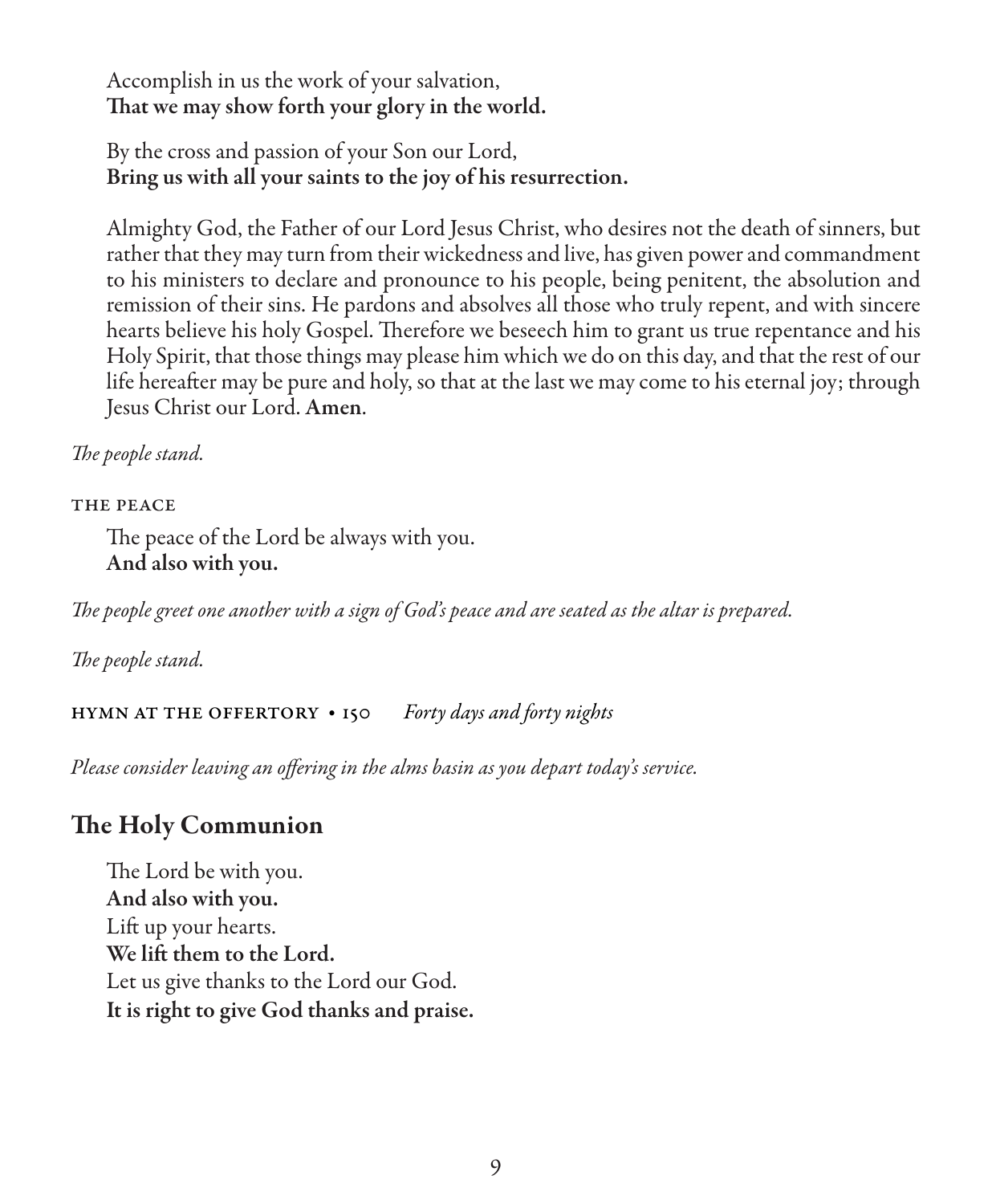*The presider offers thanks for the works of God in creation; in response the people say:*

Holy, holy, holy Lord, God of power and might, heaven and earth are full of your glory. Hosanna in the highest. Blessed is he who comes in the name of the Lord. Hosanna in the highest.

*The presider gives thanks to God for Christ's life, passion, and resurrection and prays over the bread and wine.*

Therefore we proclaim the mystery of faith: Christ has died. Christ is risen. Christ will come again.

We celebrate the memorial of our redemption, O Father, in this sacrifice of praise and thanksgiving. Recalling his death, resurrection, and ascension, we offer you these gifts. Sanctify them by your Holy Spirit to be for your people the Body and Blood of your Son, the holy food and drink of new and unending life in him. Sanctify us also that we may faithfully receive this holy Sacrament, and serve you in unity, constancy, and peace; and at the last day bring us with all your saints into the joy of your eternal kingdom.

All this we ask through your Son Jesus Christ. By him, and with him, and in him, in the unity of the Holy Spirit all honor and glory is yours, Almighty Father, now and for ever. AMEN.

#### the lord's prayer

Our Father, who art in heaven, hallowed be thy Name, thy kingdom come, thy will be done, on earth as it is in heaven. Give us this day our daily bread. And forgive us our trespasses, as we forgive those who trespass against us. And lead us not into temptation, but deliver us from evil. For thine is the kingdom, and the power, and the glory, for ever and ever. Amen.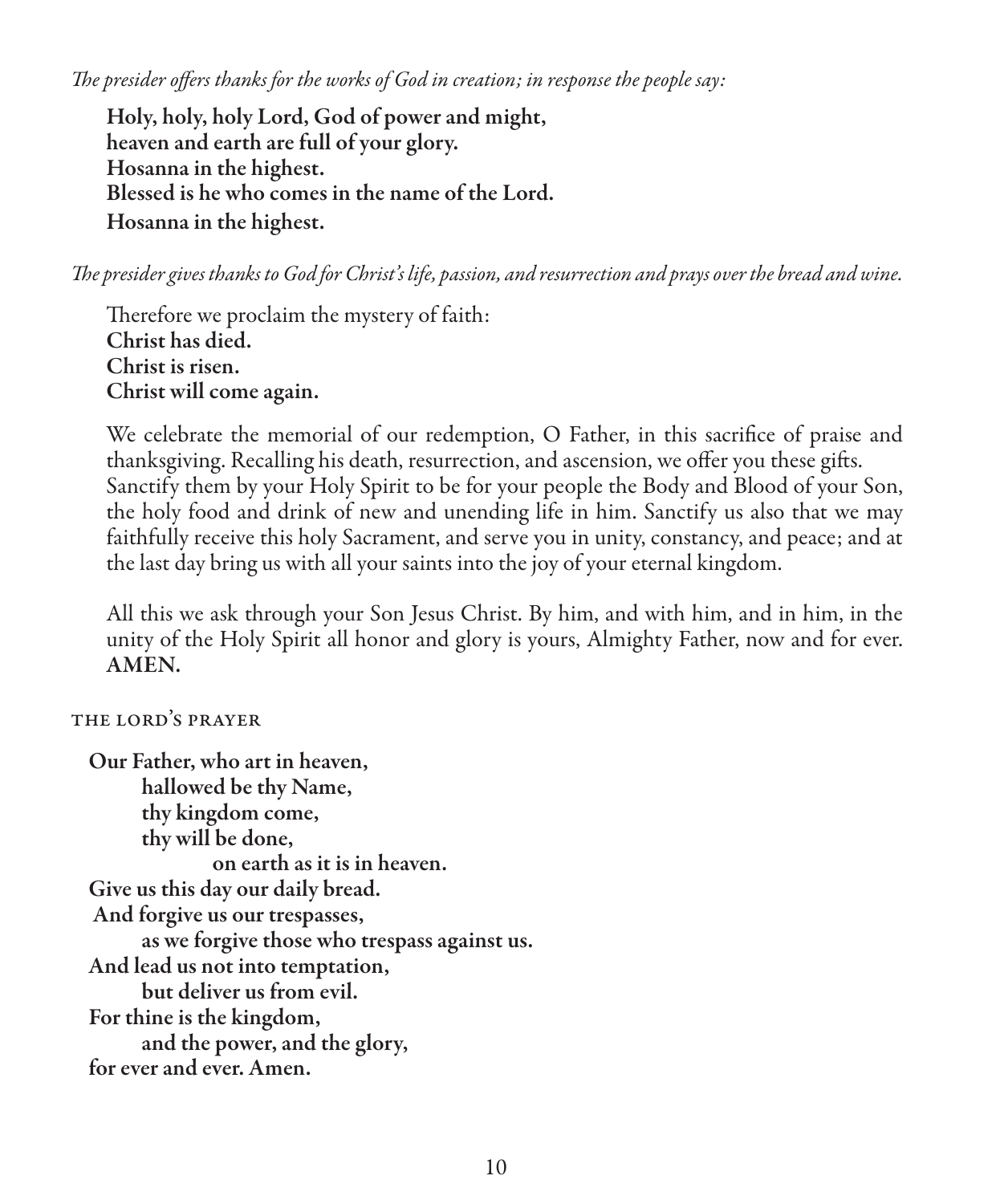#### the breaking of the bread *&* the fraction anthem

Christ our Passover is sacrificed for us; Therefore let us keep the feast.

#### the invitation to communion

*All who seek God and a deeper life in Christ are welcome to receive Holy Communion. Please receive the bread in open and outstretched hands and sip the wine from the chalice, guiding it gently to your lips; or you may dip the wafer into the wine. Gluten-free wafers are available; please make your need known to the minister. Respond to receiving Communion by saying "Amen." If you prefer to receive a blessing instead, please indicate your choice by crossing your hands across your chest.*

*The people stand.*

#### the postcommunion prayer

Eternal God, heavenly Father, you have graciously accepted us as living members of your Son our Savior Jesus Christ, and you have fed us with spiritual food in the Sacrament of his Body and Blood. Send us now into the world in peace, and grant us strength and courage to love and serve you with gladness and singleness of heart; through Christ our Lord. Amen.

*The people kneel, as able.* 

#### the prayer over the people

Grant, most merciful Lord, to your faithful people pardon and peace, that they may be cleansed from all their sins, and serve you with a quiet mind; through Christ our Lord. Amen*.*

*The people stand.* 

THE DISMISSAL

Let us bless the Lord. Thanks be to God.

hymn at the closing • 143 *The glory of these forty days* 

*The people depart in silence.*